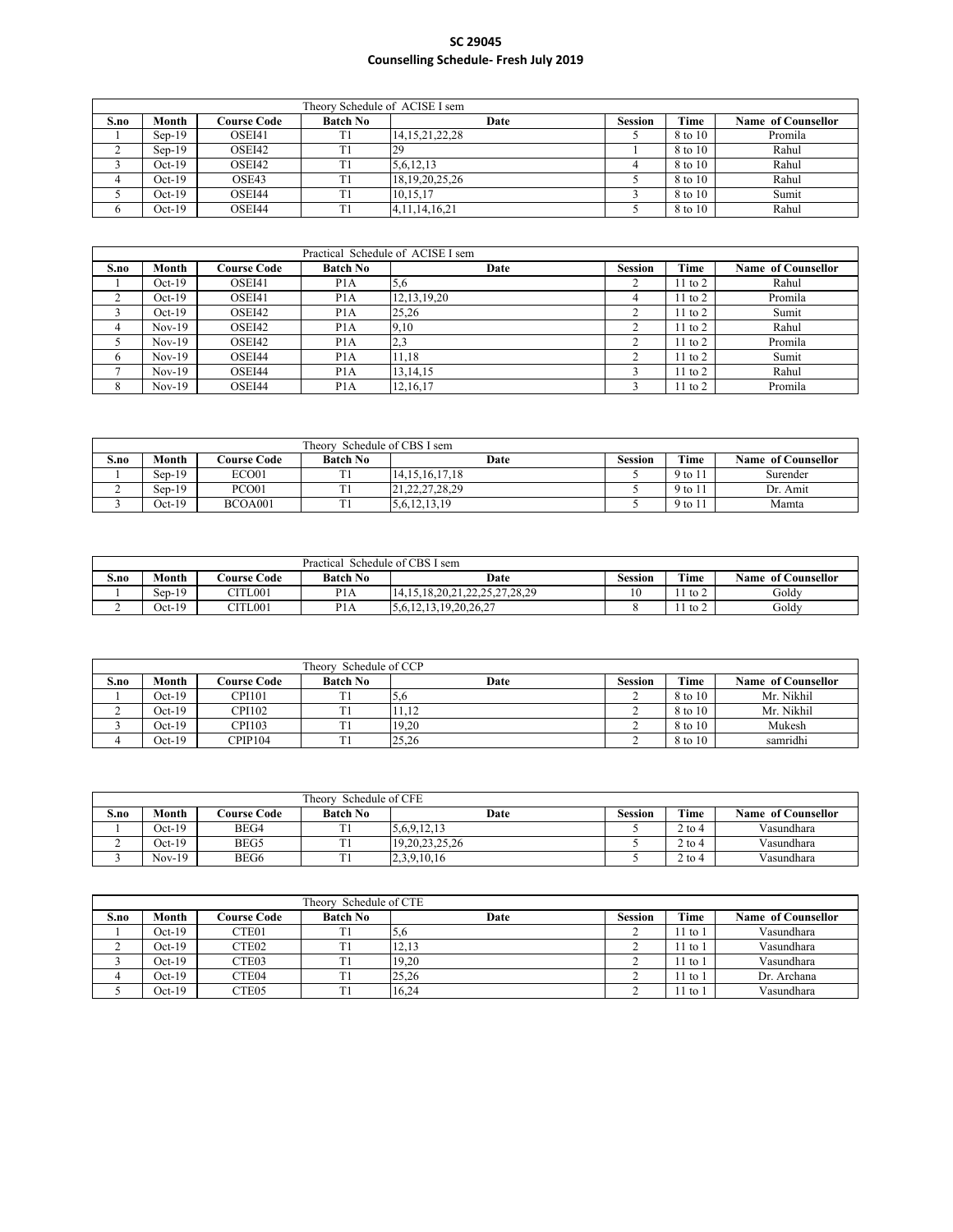|      | Schedule of PGDAST I sem<br>Theorv |                    |                 |                    |         |         |                    |  |  |  |  |  |
|------|------------------------------------|--------------------|-----------------|--------------------|---------|---------|--------------------|--|--|--|--|--|
| S.no | Month                              | <b>Course Code</b> | <b>Batch No</b> | Date               | Session | Time    | Name of Counsellor |  |  |  |  |  |
|      | $Sen-19$                           | MST <sub>001</sub> | T 1             | 14, 15, 21, 22, 28 |         | 9 to 11 | Savita             |  |  |  |  |  |
|      | $Sep-19$                           | MST002             |                 | 16, 20, 23, 27, 30 |         | 9 to 11 | Manoi              |  |  |  |  |  |
|      | $Oct-19$                           | MST003             |                 | 5,6,12,13,19       |         | 9 to 11 | Chandralekha       |  |  |  |  |  |
|      | $Oct-19$                           | MST004             |                 | 14.15.16.17.20     |         | 9 to 11 | Savita             |  |  |  |  |  |

|              | Theory Schedule of MCA I sem |                     |                 |                       |                |           |                    |  |  |  |  |  |
|--------------|------------------------------|---------------------|-----------------|-----------------------|----------------|-----------|--------------------|--|--|--|--|--|
| S.no         | Month                        | C <b>ourse Code</b> | <b>Batch No</b> | Date                  | <b>Session</b> | Time      | Name of Counsellor |  |  |  |  |  |
|              | $Sep-19$                     | MCS011              | T1              | 21,22,28,29           |                | $11$ to 1 | Kirti              |  |  |  |  |  |
|              | $Sep-19$                     | MCS011              | Tì              | ∠                     |                | $11$ to 1 | Promila            |  |  |  |  |  |
|              | $Sep-19$                     | MCS013              | T1              | 14.15.16              |                | $11$ to 1 | Shalini            |  |  |  |  |  |
|              | $Sen-19$                     | MCS015              | T)              | 17.19                 |                | $11$ to 1 | Dr.Sambuddha       |  |  |  |  |  |
|              | $Oct-19$                     | MCS012              | TI              | 5,6,12,13,19,20,26,31 |                | $11$ to 1 | Neeru              |  |  |  |  |  |
| <sub>t</sub> | $Nov-19$                     | MCS014              | T1              | 2,3,9,10,16           |                | 11 to 1   | Sumeet             |  |  |  |  |  |

|      |          |                    | Practical Schedule of MCA I sem |                                |                |          |                           |
|------|----------|--------------------|---------------------------------|--------------------------------|----------------|----------|---------------------------|
| S.no | Month    | <b>Course Code</b> | <b>Batch No</b>                 | Date                           | <b>Session</b> | Time     | <b>Name of Counsellor</b> |
|      | $Sep-19$ | MCSL017            | P <sub>1</sub> A                | 21,22                          |                | $2$ to 5 | Varun                     |
| 2    | $Sep-19$ | MCSL017            | P <sub>1</sub> A                | 20,27,29,30                    |                | $2$ to 5 | Anil                      |
|      | $Oct-19$ | MCS011             | P <sub>1</sub> A                | 5,6                            |                | $2$ to 5 | Anil                      |
| 4    | $Oct-19$ | MCS012             | P <sub>1</sub> A                | 12,13                          |                | $2$ to 5 | Neeru                     |
|      | $Oct-19$ | MCSL016            | P <sub>1</sub> A                | 19, 20, 23, 24, 26, 31         | <sub>t</sub>   | $2$ to 5 | Ashish                    |
| 6    | $Oct-19$ | MCSL016            | P <sub>1</sub> A                | 18, 21, 22, 25                 |                | $2$ to 5 | Rahul                     |
|      | $Nov-19$ | MCSL016            | P <sub>1</sub> A                | 1,2,3,7,8                      |                | $2$ to 5 | Ashish                    |
| 8    | $Nov-19$ | MCSL016            | P <sub>1</sub> A                | 4,5,6,9,10                     |                | $2$ to 5 | Rahul                     |
| 9    | $Nov-19$ | MCSL017            | P <sub>1</sub> A                | 12, 16, 17, 18, 23, 24         | 6              | $2$ to 5 | Varun                     |
| 10   | $Nov-19$ | MCSL017            | P <sub>1</sub> A                | 11, 13, 14, 15, 19, 20, 21, 22 | 8              | $2$ to 5 | Anil                      |

|      | Theory<br>Schedule of CHR |                    |                 |                               |         |        |                    |  |  |  |  |  |
|------|---------------------------|--------------------|-----------------|-------------------------------|---------|--------|--------------------|--|--|--|--|--|
| S.no | Month                     | <b>Course Code</b> | <b>Batch No</b> | Date                          | Session | Time   | Name of Counsellor |  |  |  |  |  |
|      | $Sen-19$                  | CHR11              | T <sub>1</sub>  | 14.15.16.17.18.19.20.21.22.23 |         | 5 to 7 | Mr. Nikhil         |  |  |  |  |  |
|      | $Oct-19$                  | CHR12              | T1              | 5,6,7,11,12                   |         | 5 to 7 | Ms. Nidhi          |  |  |  |  |  |
|      | $Oct-19$                  | CHR12              | m.              | 13, 17, 18, 19, 20            |         | 5 to 7 | Lalita             |  |  |  |  |  |

|      | Theory Schedule of CWHM |                    |                 |            |         |         |                    |  |  |  |  |
|------|-------------------------|--------------------|-----------------|------------|---------|---------|--------------------|--|--|--|--|
| S.no | Month                   | <b>Course Code</b> | <b>Batch No</b> | Date       | Session | Time    | Name of Counsellor |  |  |  |  |
|      | $Oct-19$                | ONR1               | T <sub>1</sub>  |            |         | 8 to 10 | Mukesh             |  |  |  |  |
|      | $Oct-19$                | ONR <sub>2</sub>   | m.              | 6.12       |         | 8 to 10 | Mukesh             |  |  |  |  |
|      | $Oct-19$                | ONR3               | $\sim$          | 13, 18, 26 |         | 8 to 10 | Mukesh             |  |  |  |  |

|      | Theory Schedule of DBPOFA I sem |                     |                 |       |                |          |                    |  |  |  |  |
|------|---------------------------------|---------------------|-----------------|-------|----------------|----------|--------------------|--|--|--|--|
| S.no | Month                           | C <b>ourse Code</b> | <b>Batch No</b> | Date  | <b>Session</b> | Time     | Name of Counsellor |  |  |  |  |
|      | Oct-19                          | BPOI1               | T1              |       |                | $2$ to 4 | Monika             |  |  |  |  |
|      | $Oct-19$                        | BPOI2               |                 | 6,12  |                | $2$ to 4 | Monika             |  |  |  |  |
|      | $Oct-19$                        | BPOI3               | $\sim$          | 13,19 |                | $2$ to 4 | Binod              |  |  |  |  |
|      | Oct-19                          | BPOI4               | T <sub>1</sub>  | 20.25 |                | $2$ to 4 | Binod              |  |  |  |  |
|      | Oct-19                          | BPOI5               | T <sub>1</sub>  | 23,26 |                | $2$ to 4 | Binod              |  |  |  |  |

|      | Theory Schedule of MADVS |                    |                 |            |                |         |                    |  |  |  |  |
|------|--------------------------|--------------------|-----------------|------------|----------------|---------|--------------------|--|--|--|--|
| S.no | Month                    | <b>Course Code</b> | <b>Batch No</b> | Date       | <b>Session</b> | Time    | Name of Counsellor |  |  |  |  |
|      | $Oct-19$                 | <b>MDV101</b>      | T1              | 5,6        |                | 8 to 10 | Dr. Amit           |  |  |  |  |
|      | $Oct-19$                 | MDV101             | T1              |            |                | 8 to 10 | Swati              |  |  |  |  |
|      | $Oct-19$                 | <b>MDV102</b>      | T1              | 12,13      |                | 8 to 10 | Dr. Amit           |  |  |  |  |
|      | $Oct-19$                 | <b>MDV102</b>      | T1              |            |                | 8 to 10 | Swati              |  |  |  |  |
|      | $Oct-19$                 | MDV 4              | T1              | 18,19,20   |                | 8 to 10 | Vijay              |  |  |  |  |
| 6    | $Oct-19$                 | <b>MDV</b> 106     | T1              | 24, 25, 26 |                | 8 to 10 | Swati              |  |  |  |  |
|      | $Nov-19$                 | <b>MDV 103</b>     | T1              | 10,16,17   |                | 8 to 10 | Swati              |  |  |  |  |
| 8    | $Nov-19$                 | <b>MDV 109</b>     | T1              | 2,3,9      |                | 8 to 10 | Vijay              |  |  |  |  |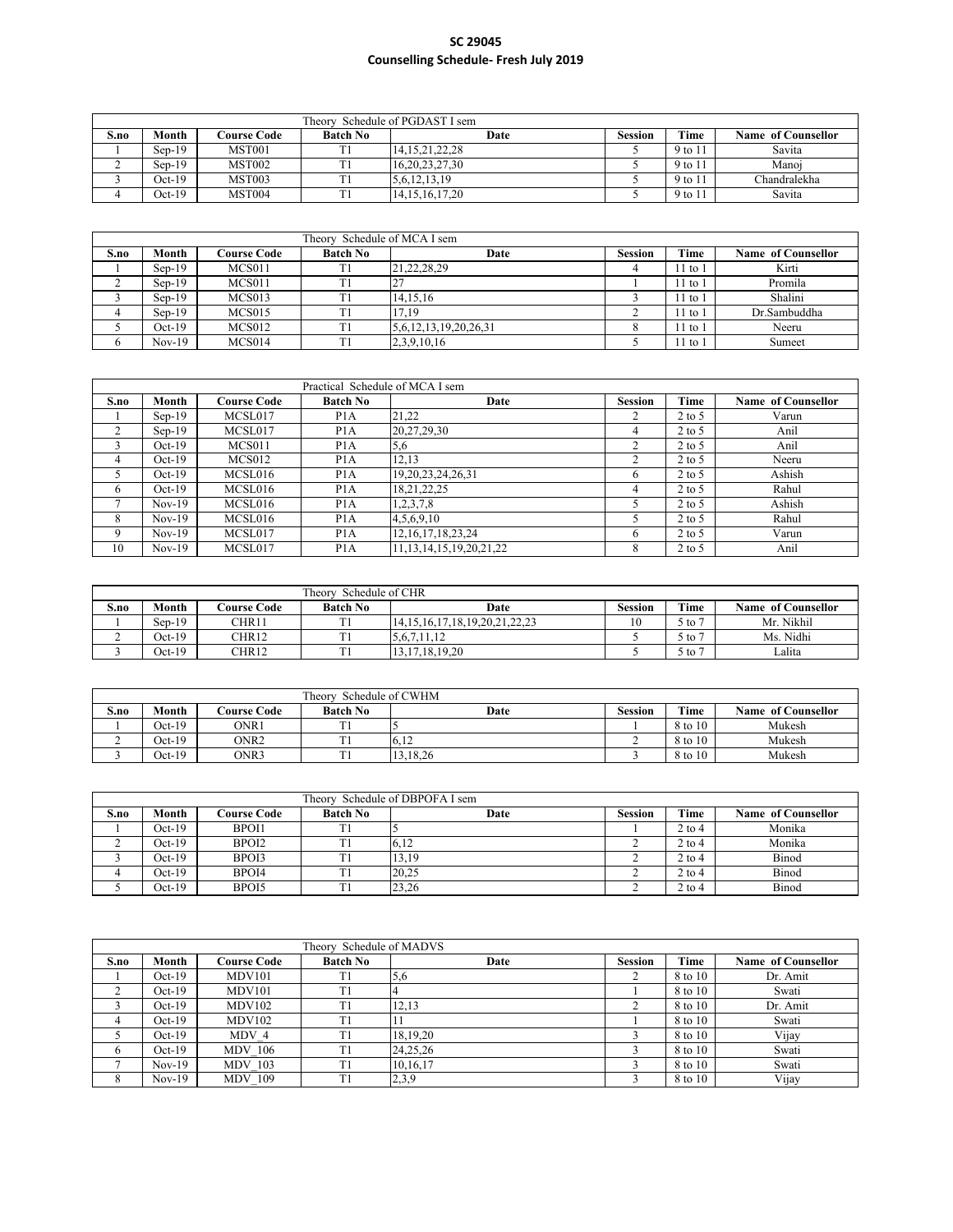|      |          |                    | Theory Schedule of BCA I sem |                                                |                |             |                    |
|------|----------|--------------------|------------------------------|------------------------------------------------|----------------|-------------|--------------------|
| S.no | Month    | <b>Course Code</b> | <b>Batch No</b>              | Date                                           | <b>Session</b> | Time        | Name of Counsellor |
|      | $Sep-19$ | FEG02              | T <sub>2</sub>               | 16, 17, 18, 19, 20                             | 5.             | 8 to 10     | Mamta              |
| 2    | $Sep-19$ | ECO01              | T <sub>2</sub>               | 21, 22, 23, 24, 25                             | 5              | 8 to 10     | Ajay               |
| 3    | $Sep-19$ | <b>BCS011</b>      | T <sub>1</sub>               | 19,22                                          | 2              | $12$ to $2$ | Neeru              |
| 4    | $Sep-19$ | <b>BCS011</b>      | T1                           | 16,17,20,23,24                                 |                | $12$ to $2$ | Sumit              |
| 5    | $Sen-19$ | <b>BCS011</b>      | T1                           | 18.21                                          | $\overline{2}$ | $12$ to $2$ | Anil               |
| 6    | $Sep-19$ | <b>BCS012</b>      | T1                           | 16, 17, 18, 19, 20, 21, 22, 23, 24, 25, 26, 27 | 12             | 8 to 10     | Shalini            |
| 7    | $Sen-19$ | <b>BCS012</b>      | T2                           | 28,29,30                                       | 3              | 8 to 10     | Shalini            |
| 8    | $Oct-19$ | FEG02              | T1                           | 1,3,4                                          | 3              | 8 to 10     | Mamta              |
| 9    | $Oct-19$ | FEG02              | T1                           | 5,6                                            | $\overline{c}$ | 8 to 10     | Dr.Sambuddha       |
| 10   | $Oct-19$ | ECO01              | T1                           | 1,3,4,5,6                                      | 5              | $12$ to $2$ | Ajay               |
| 11   | $Oct-19$ | <b>BCS011</b>      | T <sub>2</sub>               | 1,3                                            | 2              | $12$ to $2$ | Neeru              |
| 12   | $Oct-19$ | <b>BCS011</b>      | T <sub>2</sub>               |                                                |                | $12$ to $2$ | Sumit              |
| 13   | $Oct-19$ | <b>BCS011</b>      | T <sub>2</sub>               | 4,5,6,7,10,11                                  | 6              | $12$ to $2$ | Anil               |
| 14   | $Oct-19$ | <b>BCS012</b>      | T <sub>2</sub>               | 5,6,11                                         | 3              | 8 to 10     | Neeru              |
| 15   | $Oct-19$ | <b>BCS012</b>      | T <sub>2</sub>               | 1,3,4,7,9,10                                   | 6.             | 8 to 10     | Shalini            |

|                |          |                    | Practical Schedule of BCA I sem |                                                           |                |                   |                    |
|----------------|----------|--------------------|---------------------------------|-----------------------------------------------------------|----------------|-------------------|--------------------|
| S.no           | Month    | <b>Course Code</b> | <b>Batch No</b>                 | Date                                                      | <b>Session</b> | Time              | Name of Counsellor |
|                | $Oct-19$ | BCSL013            | P <sub>1</sub> A                | 14                                                        |                | 8 to 11           | Ashish             |
| $\overline{2}$ | $Oct-19$ | <b>BCSL013</b>     | P <sub>1</sub> A                | 12, 15, 16, 17, 19, 21, 22                                | $\overline{7}$ | 8 to 11           | Neeru              |
| 3              | $Oct-19$ | BCSL013            | P <sub>1</sub> A                | 23                                                        |                | 8 to 11           | Sumit              |
| 4              | $Oct-19$ | BCSL013            | P <sub>1</sub> A                | 13, 18, 20, 24, 25, 26                                    | 6              | 8 to 11           | Meenakshi          |
| 5              | $Oct-19$ | <b>BCSL013</b>     | P <sub>1</sub> B                | 12, 13, 14, 15, 16, 17, 18, 19, 20, 21, 22, 23, 24, 25, 2 | 15             | $12$ to $3$       | Kirti              |
| 6              | $Oct-19$ | BCSL013            | P <sub>2</sub> A                | 12, 13, 14, 15, 16, 17, 18, 21, 22, 25                    | 10             | $12$ to $3$       | Ashish             |
| $\overline{7}$ | $Oct-19$ | BCSL013            | P2A                             | 23.24                                                     | 2              | $12$ to $3$       | Neeru              |
| 8              | $Oct-19$ | BCSL013            | P <sub>2</sub> A                | 19,20,26                                                  | 3              | $12$ to $3$       | Atul Kumar         |
| 9              | $Oct-19$ | BCSL013            | P <sub>2</sub> B                | 12, 13, 14, 15, 16, 17, 18, 19, 20, 21, 22, 23, 24, 25, 2 | 15             | 4 to 7            | Kirti              |
| 10             | $Oct-19$ | BCSL013            | P <sub>3</sub> A                | 13, 14, 15, 22                                            | 4              | 4 to 7            | Ashish             |
| 11             | $Oct-19$ | BCSL013            | P <sub>3</sub> A                | 12, 16, 17, 18, 19, 20, 21, 24, 25, 26                    | 10             | $4$ to $7$        | Atul Kumar         |
| 12             | $Oct-19$ | BCSL013            | P <sub>3</sub> A                | 23                                                        |                | $4$ to $7$        | Meenakshi          |
| 13             | $Oct-19$ | BCSL013            | P3B                             | 15                                                        |                | 8 to 11           | Ashish             |
| 14             | $Oct-19$ | BCSL013            | P <sub>3</sub> B                | 12, 13, 14, 16, 18, 19, 20, 21, 22, 23, 24, 25, 26        | 13             | 8 to 11           | Nidhi              |
| 15             | $Nov-19$ | BCSL013            | P <sub>1</sub> A                | 1,2,3,4,5                                                 | 5              | 8 to 11           | Ashish             |
| 16             | $Nov-19$ | BCSL013            | P1B                             |                                                           |                | $12$ to $3$       | Neeru              |
| 17             | $Nov-19$ | BCSL013            | P <sub>1</sub> B                | 2,3,4,5                                                   | 4              | $12$ to $3$       | Kirti              |
| 18             | $Nov-19$ | BCSL013            | P2A                             |                                                           |                | $12$ to $3$       | Kirti              |
| 19             | $Nov-19$ | BCSL013            | P <sub>2</sub> A                | 2,3,4,5                                                   | 4              | $12$ to $3$       | Atul Kumar         |
| 20             | $Nov-19$ | BCSL013            | P2B                             | 1,2,3,4,5                                                 | 5              | $4 \text{ to } 7$ | Kirti              |
| 21             | $Nov-19$ | BCSL013            | P <sub>3</sub> A                | 2,3,4,5                                                   | 4              | 4 to 7            | Sumit              |
| 22             | $Nov-19$ | BCSL013            | P <sub>3</sub> A                |                                                           |                | 4 to 7            | Atul Kumar         |
| 23             | $Nov-19$ | BCSL013            | P3B                             | 6                                                         |                | 8 to 11           | Ashish             |
| 24             | $Nov-19$ | BCSL013            | P3B                             | 1,2,3,4,5                                                 | 5              | 8 to 11           | Nidhi              |

|      | Theory Schedule of MATS |                     |                 |       |                |         |                    |  |  |  |  |
|------|-------------------------|---------------------|-----------------|-------|----------------|---------|--------------------|--|--|--|--|
| S.no | Month                   | C <b>ourse Code</b> | <b>Batch No</b> | Date  | <b>Session</b> | Time    | Name of Counsellor |  |  |  |  |
|      | $Oct-19$                | MTT <sub>10</sub>   | T1              | 5,6   |                | 8 to 10 | Dr. Nisha          |  |  |  |  |
|      | $Oct-19$                | MTT11               | T1              | 12,13 |                | 8 to 10 | Dr. Punita         |  |  |  |  |
|      | $Oct-19$                | MTT <sub>13</sub>   | T1              | 19,20 |                | 8 to 10 | Dr. Roshan         |  |  |  |  |
| 4    | $Oct-19$                | MTT14               | T1              | 25,26 |                | 8 to 10 | Dr. Roshan         |  |  |  |  |
|      | $Nov-19$                | MTT <sub>15</sub>   | T.              | 2,3   |                | 8 to 10 | Dr. Punita         |  |  |  |  |
| O    | $Nov-19$                | MTT16               | T1              | 9,10  |                | 8 to 10 | Dr. Santosh        |  |  |  |  |
|      | $Nov-19$                | MTT17               | T1              | 16,17 |                | 8 to 10 | Dr. Neeraj         |  |  |  |  |